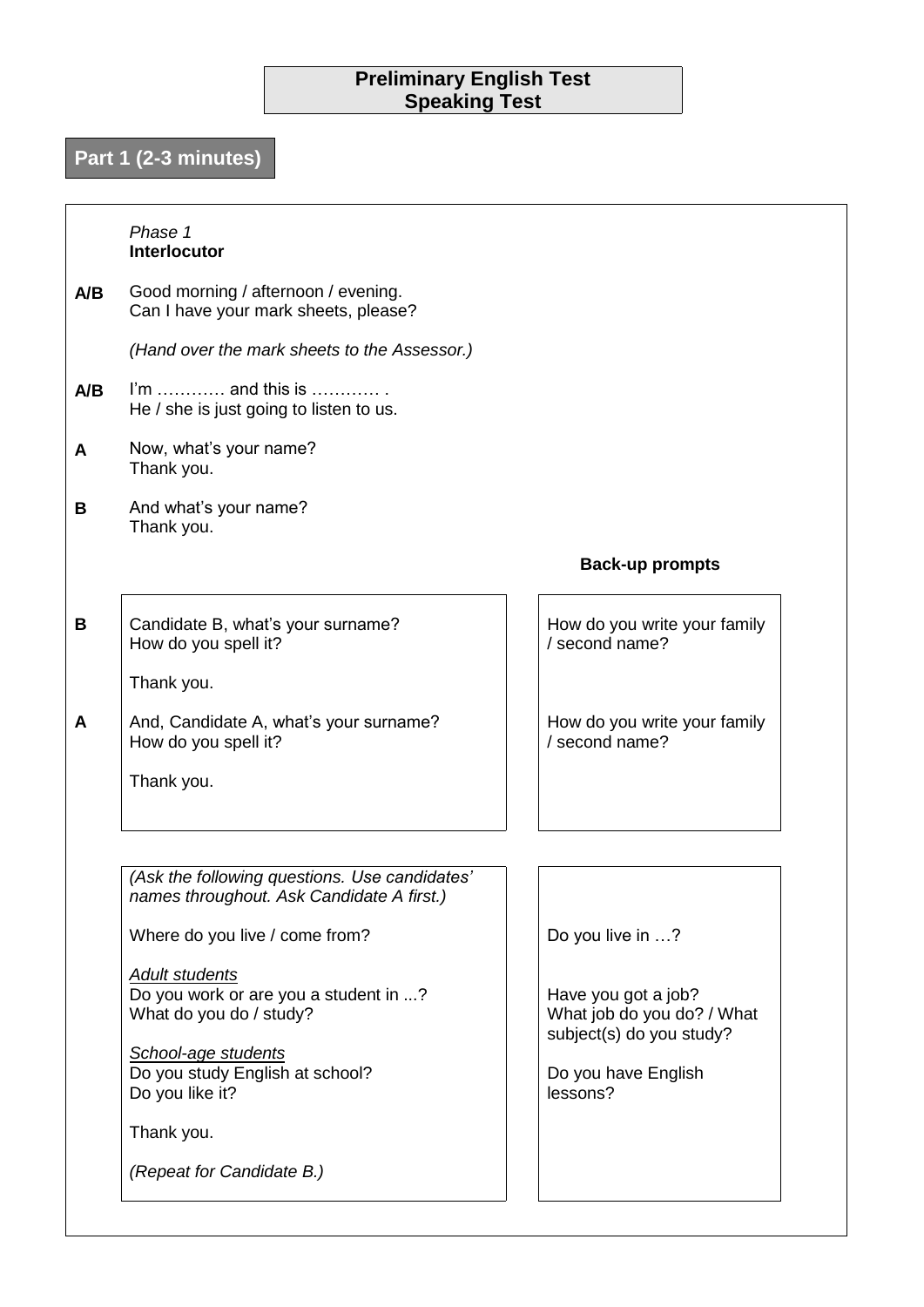*Phase 2* **Interlocutor**

*(Select one or more questions from the list to ask each candidate. Use candidates' names throughout. Ask Candidate B first.)*

| <b>Back-up prompts</b> |
|------------------------|
|                        |

| Do you enjoy studying English? Why (not)?                          | Do you like studying English?                                  |
|--------------------------------------------------------------------|----------------------------------------------------------------|
| Do you think that English will be useful for you in<br>the future? | Will you use English in the future?                            |
| What did you do yesterday evening / last<br>weekend?               | Did you do anything yesterday evening /<br>last weekend? What? |
| What do you enjoy doing in your free time?                         | What do you like to do in your free time?                      |
| Thank you.                                                         |                                                                |

*(Introduction to Part 2)* In the next part, you are going to talk to each other.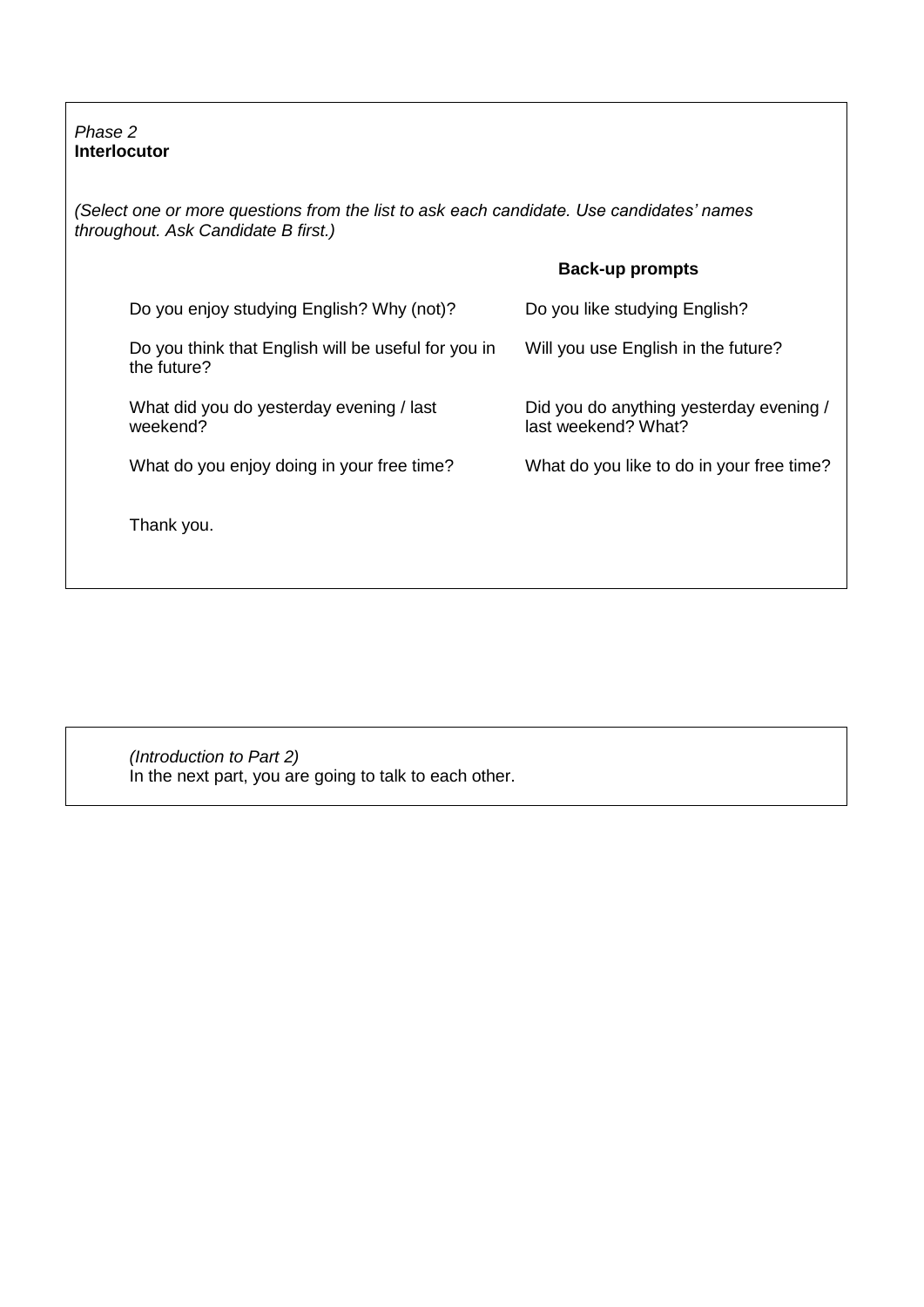## **Part 2 (2-3 minutes)**

#### **Examiner**

*Say to both candidates:*

I'm going to describe a situation to you.

A young man is going to visit a **city** for the **weekend**, but he **doesn't** enjoy **sightseeing**. Talk together about the different things he could do in the city and say which would be most **fun** for him.

Here is a picture with some ideas to help you.

*Ask both candidates to look at picture \* on page \* of the Student's Book and repeat the frame.*

I'll say that again.

A young man is going to visit a **city** for the **weekend**, but he **doesn't** enjoy **sightseeing**. Talk together about the different things he could do in the city and say which would be most **fun** for him.

All right? Talk together.

*Allow the candidates enough time to complete the task without intervention. Prompt only if necessary.*